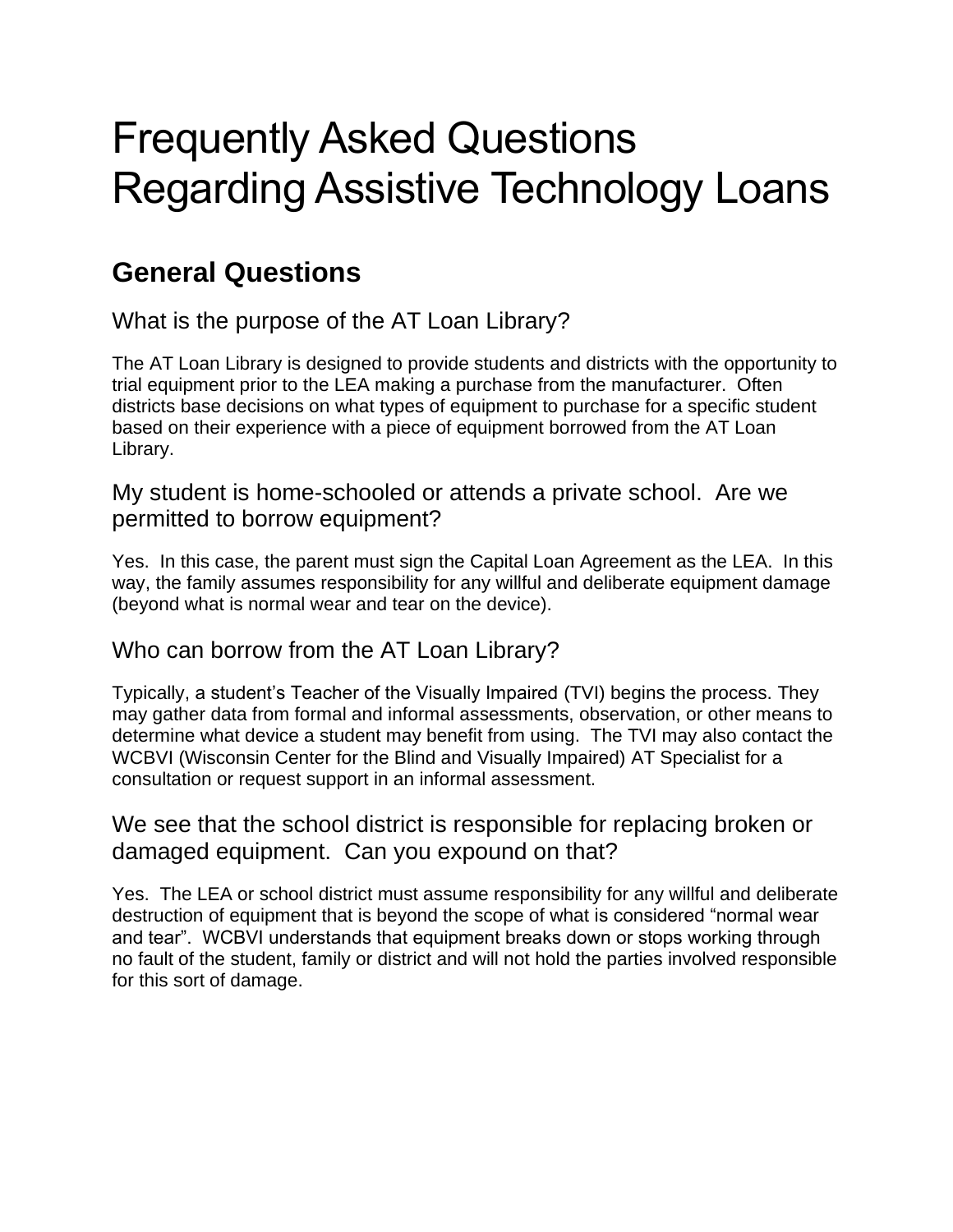## **Before Borrowing**

How do I know what items are available to borrow?

Please see the WCBVI [AT Loans Page](https://www.wcbvi.k12.wi.us/outreach/at-loans/) on the [WCBVI website.](https://www.wcbvi.k12.wi.us/) You can also contact the AT Specialist with questions.

Do I need to fill out paperwork for the loan?

Yes. Please fill out a [Capital Equipment Loan Agreement](https://www.wcbvi.k12.wi.us/wp-content/uploads/2021/03/Capital-Equipment-Loan-Agreement-Form-08-2020.docx.pdf) (downloadable PDF).

I need an LEA's signature, who can I ask?

Many TVIs (the visually impaired) ask their Special Education Directors to sign as the LEA, but it can also be a principal, superintendent, or anyone who may normally preside over an IEP (Individualized Education Program).

How do I submit my Capital Equipment Loan Agreement once I have gotten all the signatures I need?

Please fax or mail paperwork to WCBVI using the information provided on the form. Due to the presence of personally identifiable information (PII) on the form, we cannot accept the form via email or electronically at this time.

What is the soonest I can submit a Capital Equipment Loan Agreement to borrow a piece of technology for the fall?

Please do not submit any paperwork prior to the first of August. WCBVI usually begins shipping items around the middle of August.

## **During Loan Period**

What if the equipment is malfunctioning?

Contact the AT Specialist as soon as you suspect there is a problem. She may provide troubleshooting tips, advise you to contact customer support for faster service, or facilitate equipment return or repair. The sooner you contact her after noticing trouble with the equipment, the easier the problem will be to resolve.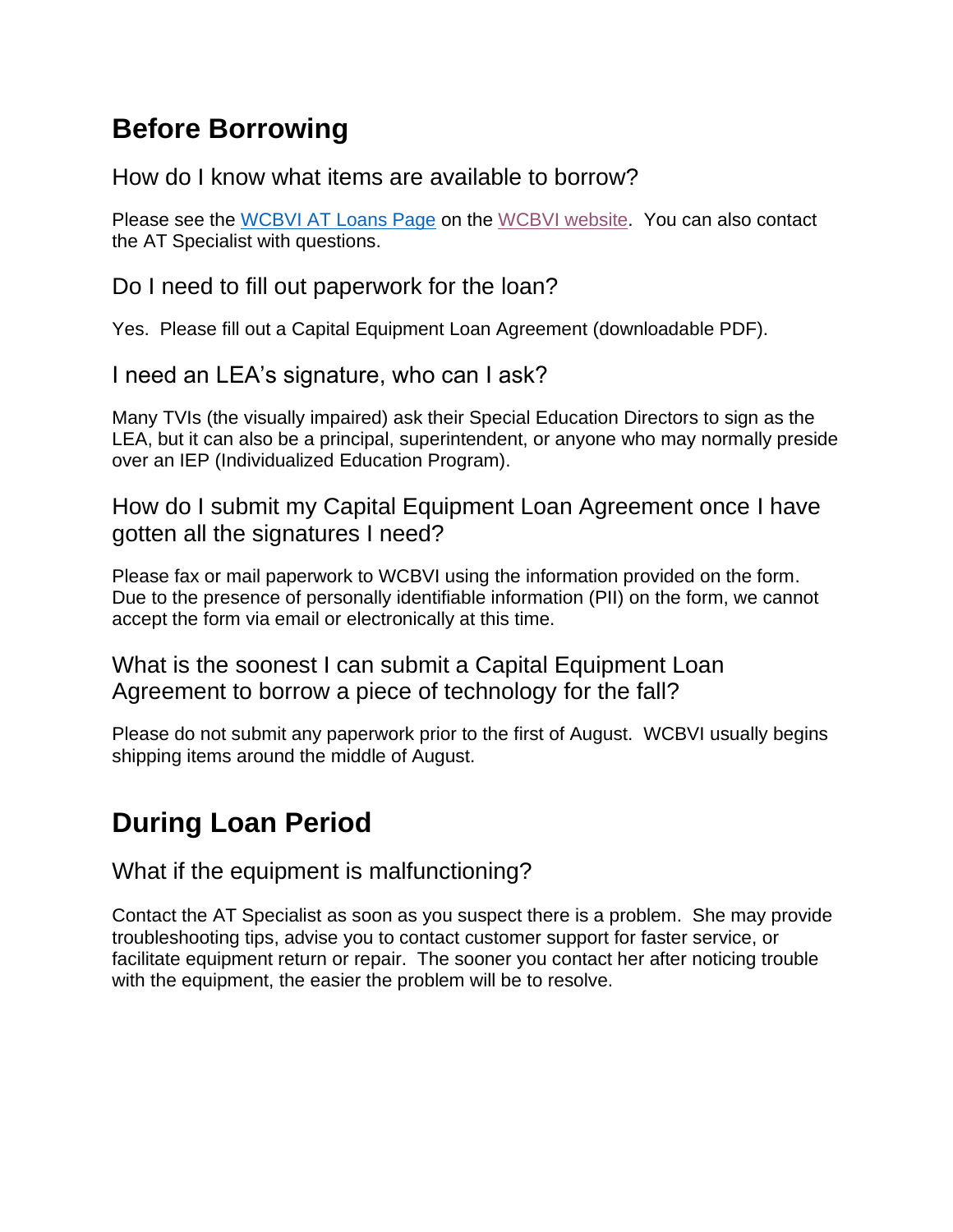What if my student does not like the equipment or the equipment is not meeting his/her needs. Can we try something else?

Of course! You may need to fill out another Capital Loan Agreement depending on the item you would like to try next. Contact the AT Specialist to make arrangements.

Can my student take the equipment home with him/her to do homework or for other school-related tasks?

Ideally yes. However, the student's IEP team should determine whether it is appropriate for the device to travel between school and the student's home. This will vary on a case-by-case basis.

We borrowed this device in October and my student has benefited a great deal! Can we borrow it for another semester?

If there is not a waiting list of individuals wishing to borrow the equipment that is on loan to you, an extension can usually be arranged. Please contact the AT Specialist to inquire about this option.

Can the equipment be used on standardized tests?

Allowable accommodations are determined individually and in collaboration with the student's IEP team and District Assessment Coordinator (DAC).

#### **Return of Equipment**

When is the equipment due back to WCBVI?

Equipment is due back the third Friday in January for a fall loan and the third Friday in June for a spring loan.

Can I mail the item back to WCBVI using Free Matter for the Blind?

No, the agreement stipulates items must be returned via FedEx, UPS, or USPS. We can also schedule curbside drop-off at WCBVI by appointment with the AT Specialist if that is most convenient.